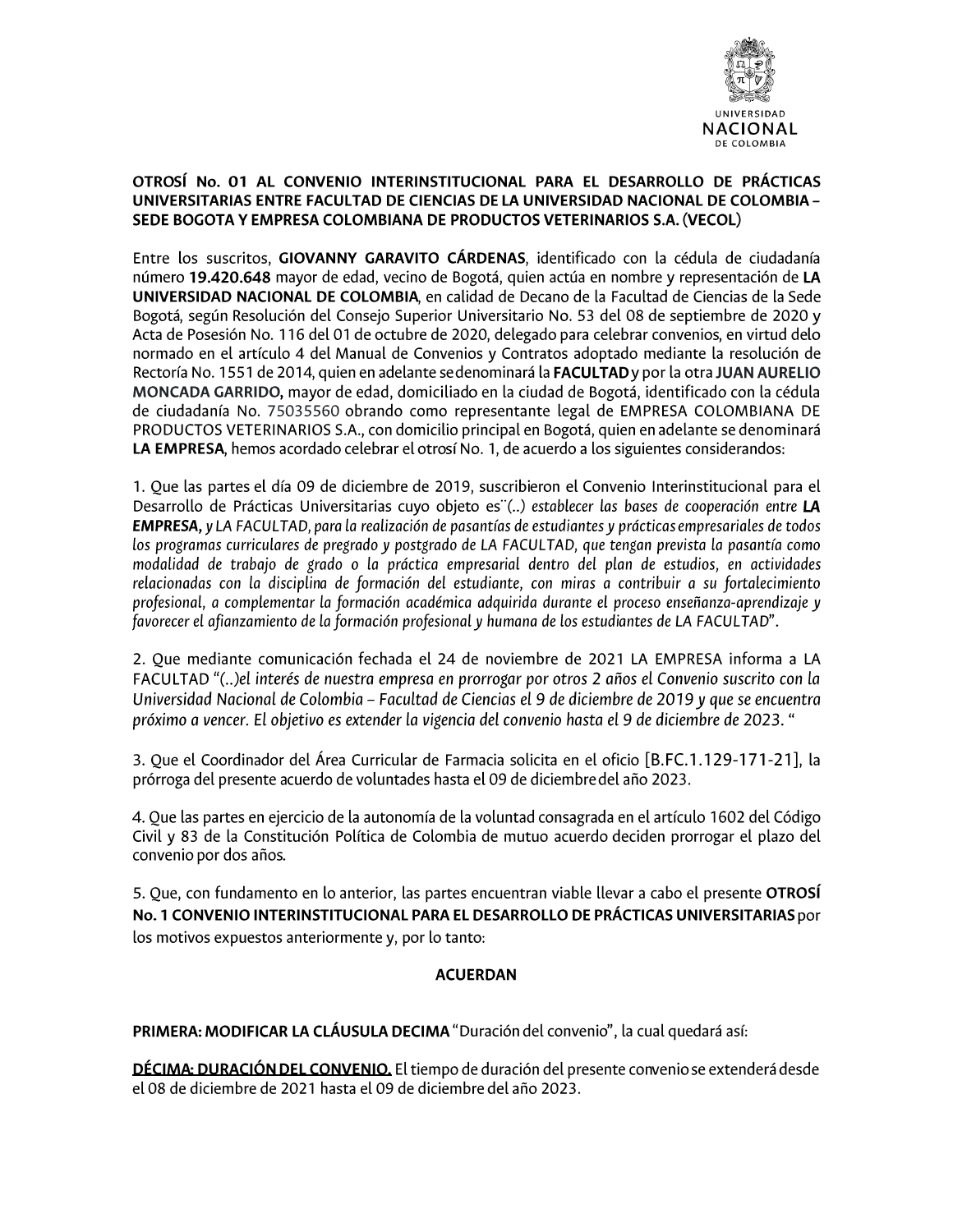

TERCERA. Las demás cláusulas del convenio, continúan válidas y exigibles para las partes, en cuanto no sean contrarias al presente documento

Para constancia se firma en Bogotá D.C., a los \_07 días de diciembre de 2021

POR LA FACULTAD

b

**GIOVANNY GARAVITO CÁRDENAS** Deceno Facultad de Ciencias Universidad Nacional de Colombia

POR LA EMPRESA

G (Jan 19, 2022 19:56 EST)

JUAN AURELIO MONCADA GARRIDO Representante Legal NIT: 899.999.002-4

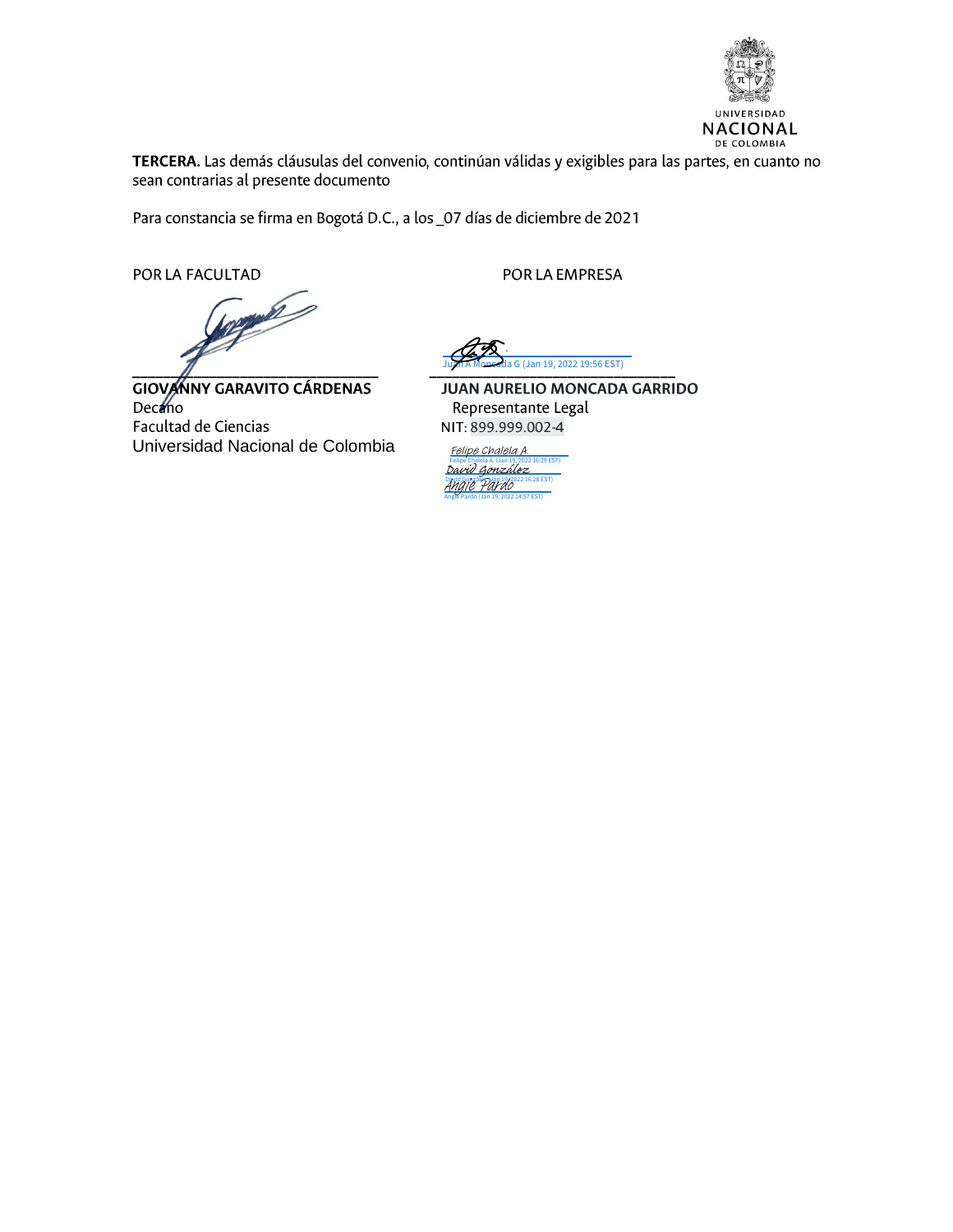# Otrosi Vecol - Universidad Nacional - Prácticas Profesionales

Final Audit Report 2022-01-20

| Created:        | 2022-01-19                                   |
|-----------------|----------------------------------------------|
| By:             | Angie Pardo (angie pardo@vecol.com.co)       |
| Status:         | Signed                                       |
| Transaction ID: | CBJCHBCAABAAzCErSIBaxKDajVhhKwKvo8Jyc5Hkb4fL |
|                 |                                              |

## "Otrosi Vecol - Universidad Nacional - Prácticas Profesionales" **History**



Document emailed to Felipe Chalela A. (felipe.chalela@vecol.com.co) for signature 2022-01-19 - 9:28:30 PM GMT

- Email viewed by Felipe Chalela A. (felipe.chalela@vecol.com.co) 2022-01-19 - 9:29:20 PM GMT- IP address: 66.102.8.9
- $\mathscr{O}_\bullet$  Document e-signed by Felipe Chalela A. (felipe.chalela@vecol.com.co) Signature Date: 2022-01-19 - 9:29:40 PM GMT - Time Source: server- IP address: 181.63.105.123
- Document emailed to Juan A Moncada G (presidencia.1@vecol.com.co) for signature 2022-01-19 - 9:29:41 PM GMT
- **Email viewed by Juan A Moncada G (presidencia.1@vecol.com.co)** 2022-01-19 - 10:19:18 PM GMT- IP address: 172.225.238.96

### Adobe Sign